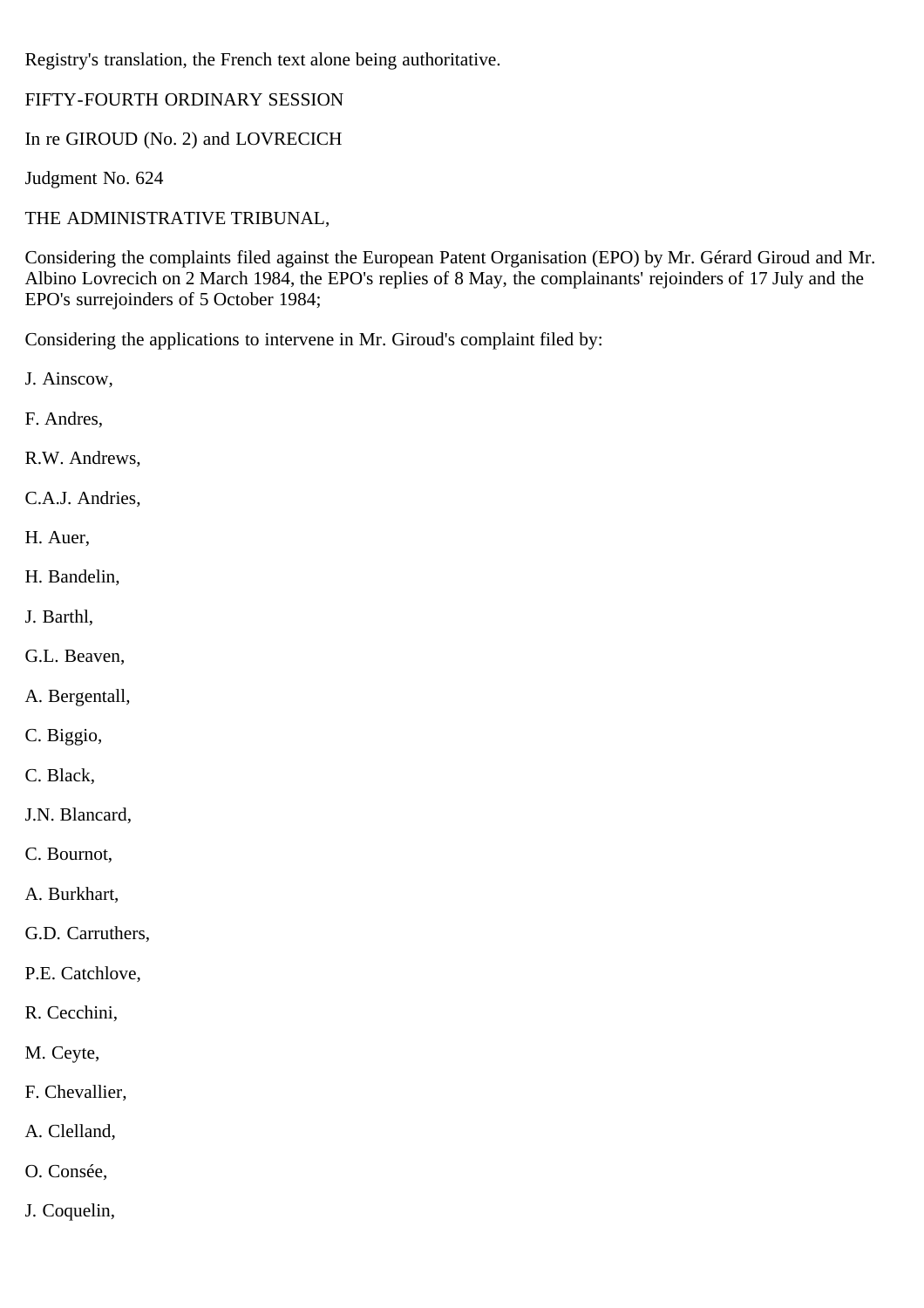- E. Crab,
- S. Crane,
- M. Dancer,
- E.P. De Haan,
- D.W. Drummond,
- R.P. Eliot,
- M.J. Fouchy,
- L. Galligani
- B. Gellie,
- C. Gerardin,
- C. Germinario,
- M. Haertle,
- I. Harris,
- R. Hartinger,
- F. Heinlein,
- O. Henrikson,
- U. Hild,
- K.P. Hiltner,
- B. Hjelm,
- W. Hofmann,
- I.A. Holliday,
- G. Janc,
- H. Kadavy,
- B. Karet,
- L. Karlsson,
- M. Kellner,
- E. Kirschbaum,
- G. Knesch,
- R. Knöpfle,
- G. Krail,
- A. Kronester-Frei,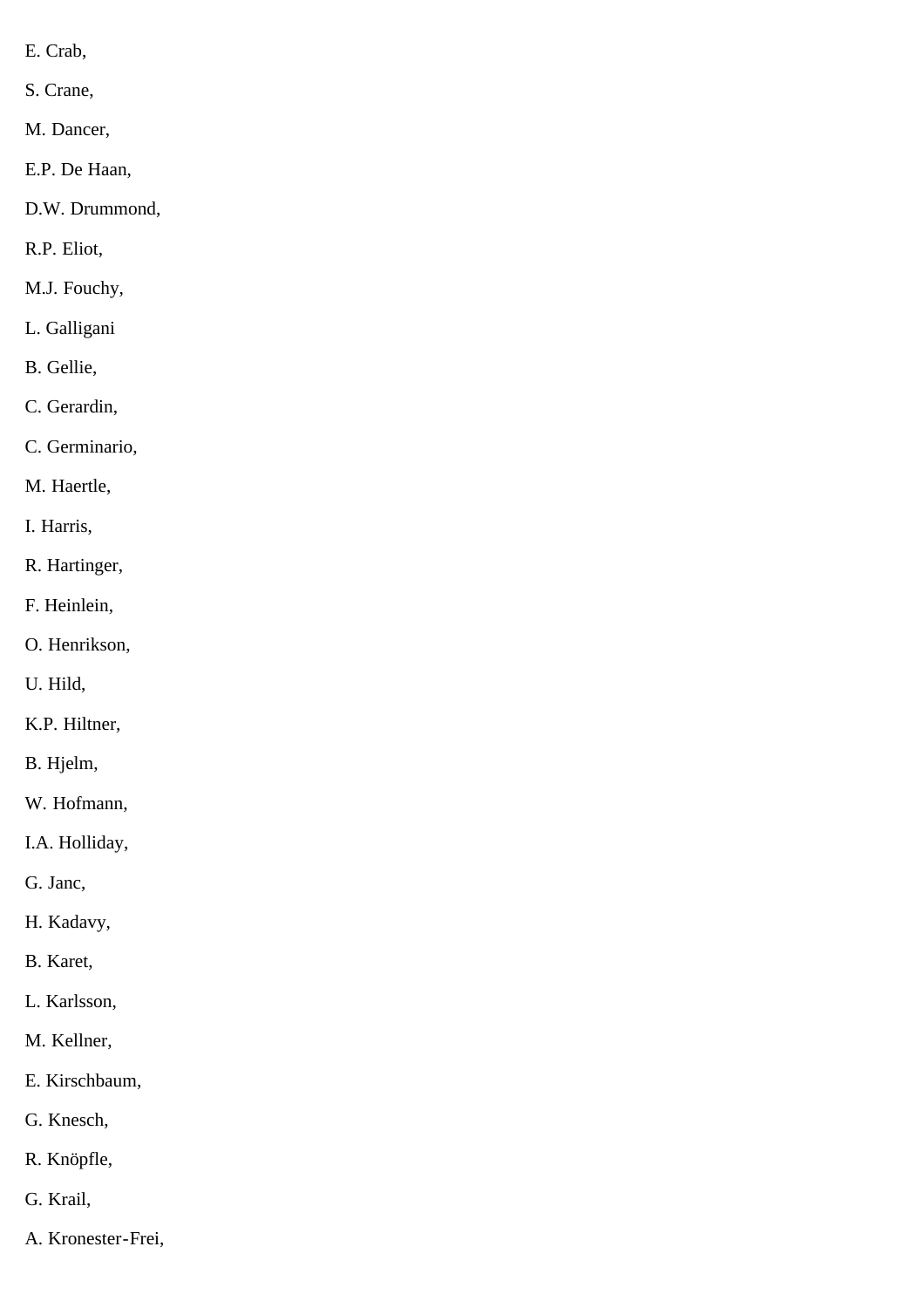- B. Lefevre,
- A.M. Leonard,
- M.J. Loades,
- J.B. Mantion,
- M. Marandon,
- A. Maroscia,
- M. Marston,
- E. Mathys,
- C. Maugain,
- R. Nasser,
- G. Natus,
- R. O'Connell,
- E.K. Östling,
- W. Oettinger,
- N. Phillips,
- W. Piepenbrink,
- R. Randes,
- R. Rath,
- N. Sabinine,
- J. Salmonson,
- A. Samtmann,
- S. Sandri,
- T.E. Schibli,
- S. Schôdel,
- P. Schoon,
- F. Searle,
- J.W. Sinnamon,
- L. Smétankine,
- R. Spangenberg,
- L.M. Stone,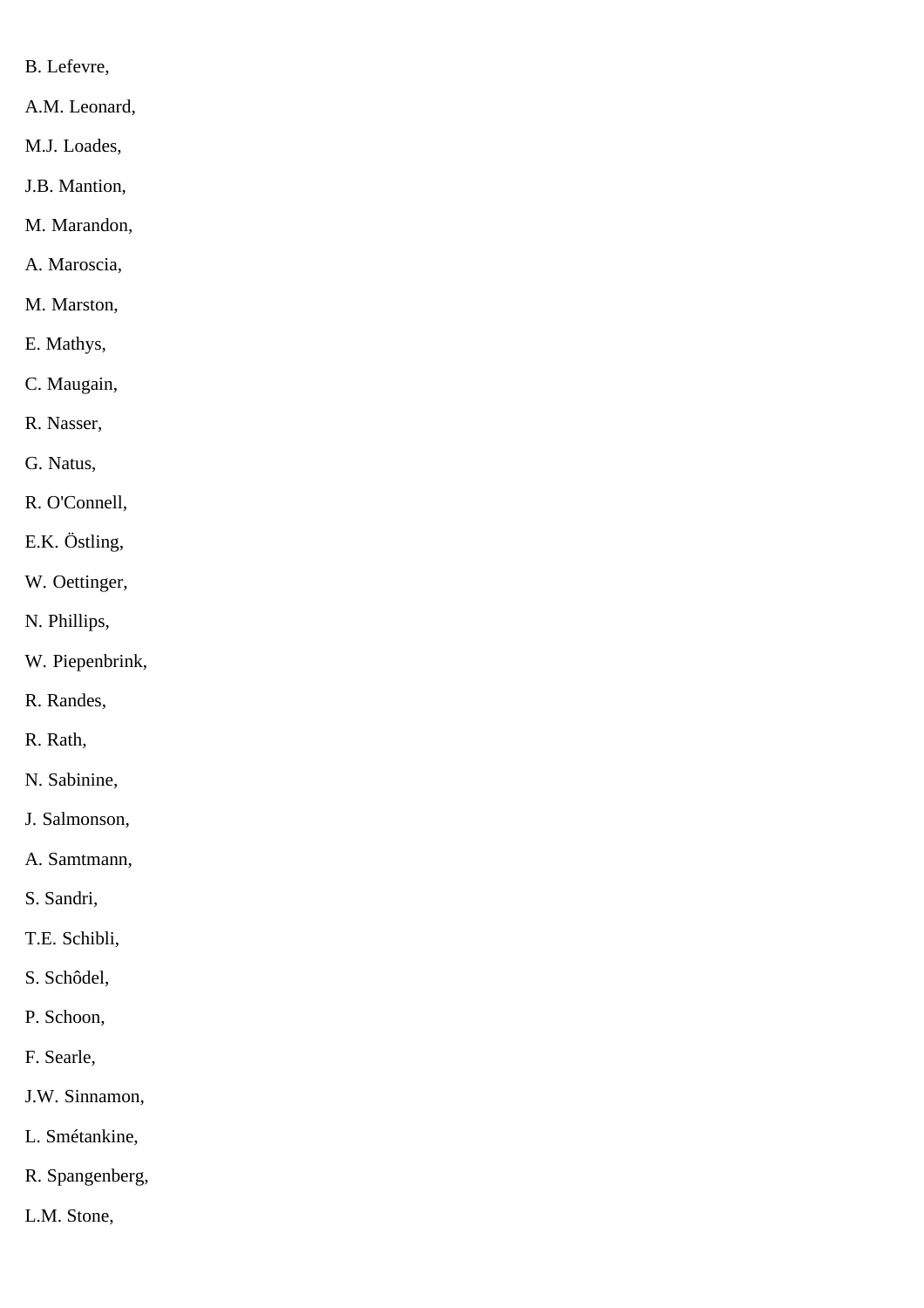- A. Stoos,
- J. Straker,
- B. Stübner,
- K. Stürzenberger,
- A. Tangocci,
- A. Tannerfeldt,
- D.X. Thomas,
- L. Tissot,
- E. Turrini,
- H. van der Peet
- R. van Voorst tot Voorst,
- P. Vermeesch,
- B. Waar,
- I.B. Wallinder,
- G. Weidmann,
- A. Wells,
- A. Wenzel,
- W. Wheeler,
- C.T. Wilson,
- W.G. Woods,
- R. Zottmann;

Considering the applications to intervene in Mr. Lovrecich's complaint filed by:

- A. Alders-Meewis,
- M. Attfield,
- H. Betz,
- S. Brett,
- A. Cadeddu,
- D. Chalret,
- B.E. Chambers,
- F.H. Chavonand,
- E. Colonnella,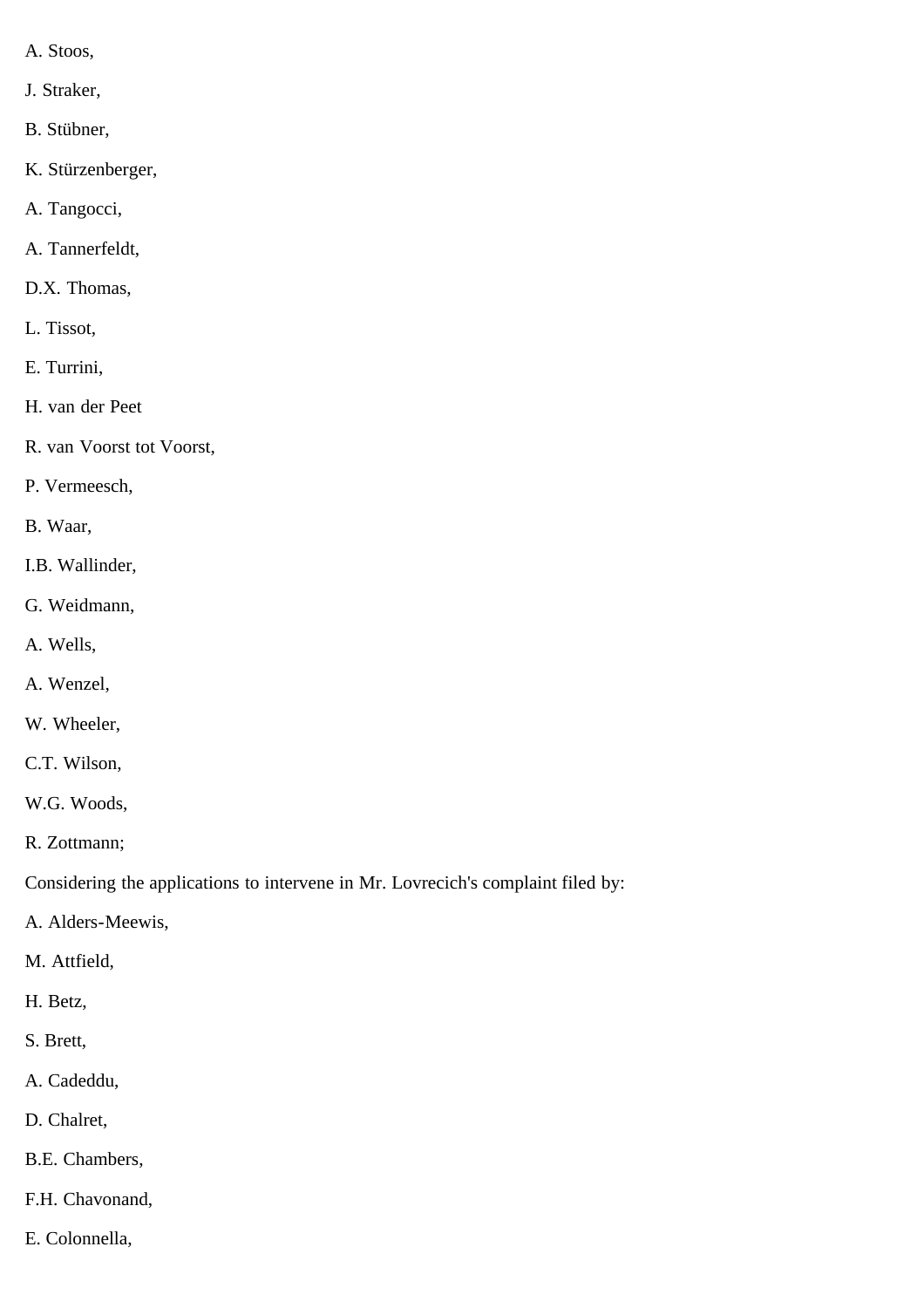- G. Costabile,
- P. Ehrenreich,
- H. Eichinger,
- S. Fabiani,
- G. Fornfischer,
- M. Freundl,
- G. Friedenberger,
- M. Graham,
- B. Grant,
- J. Griffiths,
- H. Gruber,
- K. Grundkowski,
- D.S. Jacobs,
- N. Jeger,
- K. Jouliardt,
- F. Klein,
- L. König,
- A. Kozmus,
- F. Leister,
- J. Lortal,
- H. Luitz,
- D. Mader,
- H. Maierl,
- H. Möderndorfer,
- K. Naumann,
- M. Nehls,
- H. Payer,
- H. Pichler,
- H. Prokscha,
- E. Reisinger,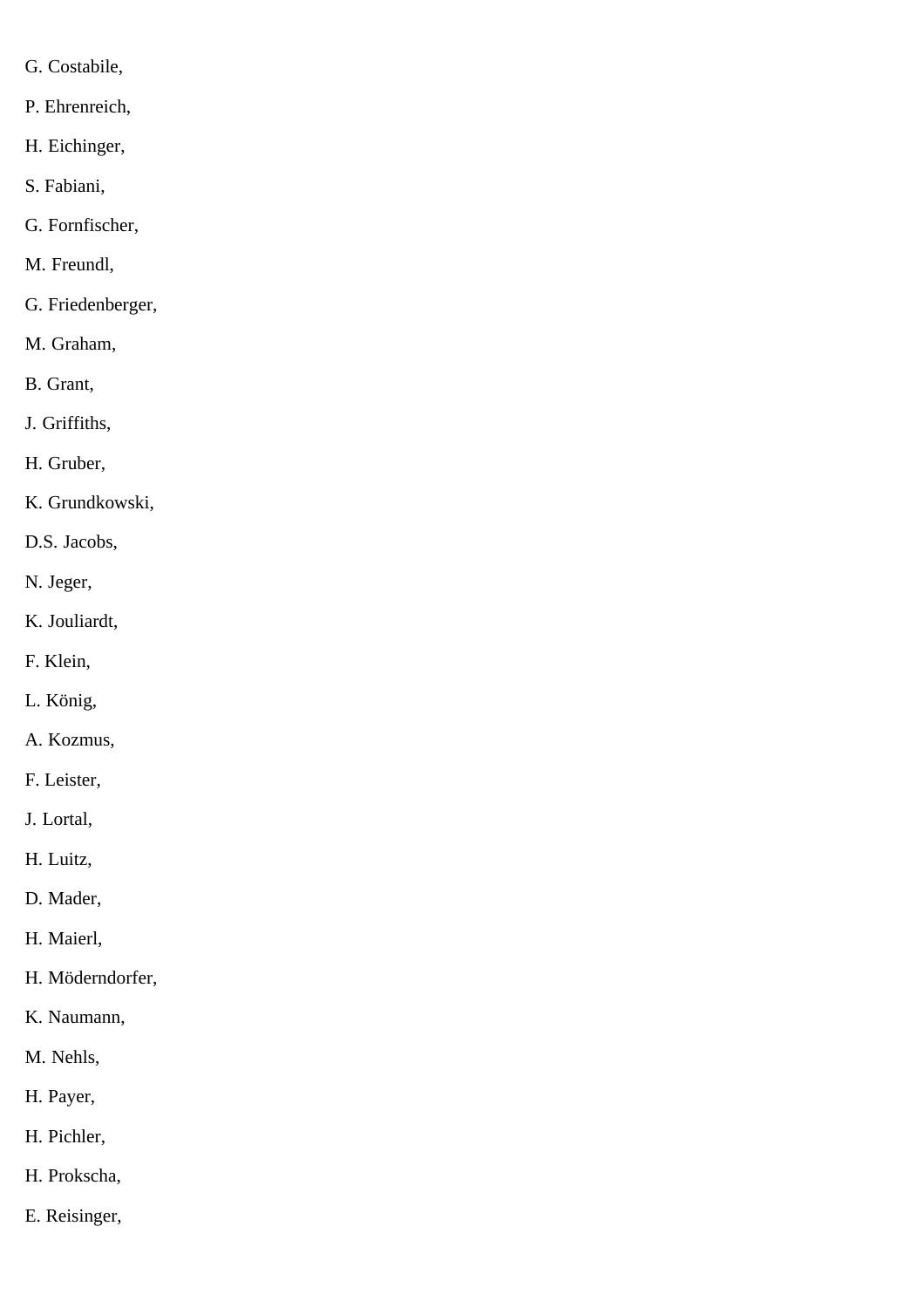- M. Repinski,
- E. Rieger,
- K. Rippe,
- W. Roepstorff,
- G. Roosenburg,
- B. Rotteveel-Kley,
- A. Scattone,
- L. Schewior,
- W. Schuster-Kachele,
- W. Schuster-Kachele,
- R. Stempfle,
- W. Sussbauer,
- F. Telari,
- A. Walch-Colling,
- J.M. Weckerlé,
- N. Werner,
- C.D. Witt,
- H. Würges,

H.B. Ziegelbauer; Considering Articles II, paragraph 5, and VII, paragraph 2, of the Statute of the Tribunal and Articles 38(3), 64(6) and Title VIII of the Service Regulations of the European Patent Office, the secretariat of the EPO;

Considering that the complaints raise the same issues and should be Joined to form the subject of a single decision;

Having examined the written evidence, oral proceedings having been neither applied for by the parties nor ordered by the Tribunal;

Considering that the material facts of the case are as follows:

A. In 1979 the EPO and several other organisations, known as the "co-ordinated organisations", adopted a new system of adjusting staff pay. In two years out of three, on 1 July, the pay of staff in categories known as A and L was aligned with that of national civil servants; in the third year there was a general review which took account of the cost-of-living index, pay in other organisations and of national civil servants, recruitment problems, and economic and social conditions in member States. For all staff categories salaries were increased yearly if the cost of living rose by at least 2 per cent. By 1982 several governments found salaries too high and wanted to cut them by from 20 to 30 per cent. The Co-ordinating Committee of Government Budget Experts of the co-ordinated organisations put out a report (No. 191) dated 18 February 1983 on the subject. The report went to the Administrative Council of the EPO. On 17 March 1983, by decision CA/D 1/83, the Council approved the report and thereby amended the system with retroactive effect from 1 July 1982. As proposed in paragraph 34 of the report it decided to impose a levy on basic salaries of staff in categories A and L at a compound rate of 1.5 per cent a year for three years starting on 1 July 1983; the salary scales would then be reviewed by such criteria as economic and social conditions. The Council decided, as proposed in paragraph 36, that yearly salary increases due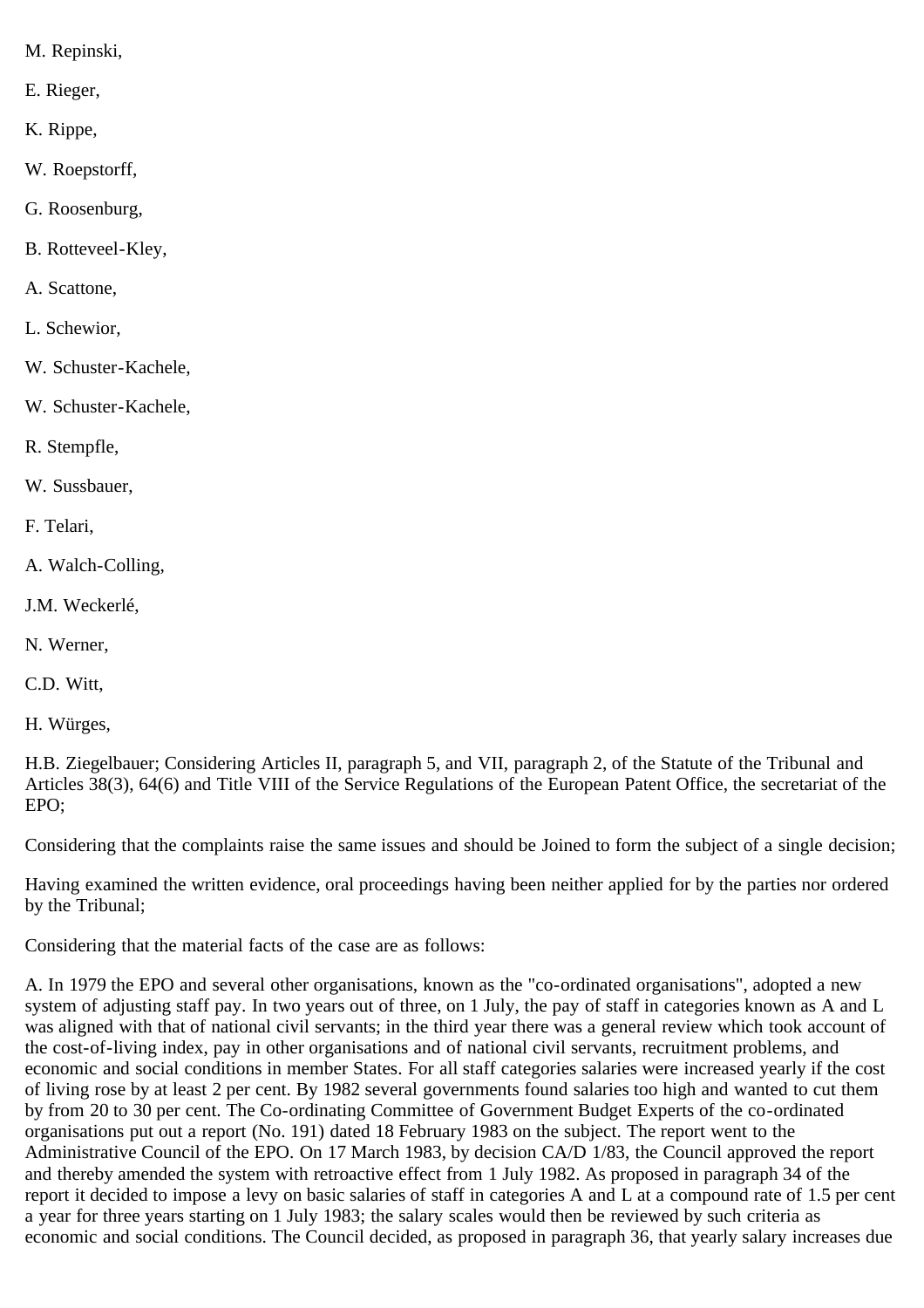on account of a rise in the cost of living should be payable only if the rise was at least 3 per cent, not 2 as before. Pension rights were also altered. The EPO employs the complainants in Munich and they belong to the abovementioned categories of staff. On 10 June 1983 each of them, along with other staff members in the categories affected, submitted to the Chairman of the Council an internal appeal against decision CA/D 1/83. At a session it held from 6 to 9 December 1983 the Council decided that Article 106 of the EPO Service Regulations, which relates to appeals against individual decisions, did not allow appeal within the Organisation against the Council's own decisions. The President of the Office so informed the staff in writing on 9 December 1983, and that is the decision the complainants are challenging.

B. The complainants submit that the Tribunal is competent to hear appeals against general decisions like those taken by the Council. They also submit that their complaints are receivable. It was reasonable to suppose that internal appeals would lie to the Council, they filed such appeals in good faith, and it would be unfair to say, just because the Council took the mistaken view that the appeals were irreceivable, that the complaints, challenging as they do the decision of 17 March 1983, have not been filed in time. As to the merits, they allege (1) breach of Article 64(6) of the Service Regulations: "The remuneration of the permanent employees shall be subject to periodic review and shall be adjusted by the Administrative Council taking account of the recommendations of the Co-ordinating Committee..." Even though the Council has discretion in the matter, it must apply objective criteria. In fact the amendments it made were arbitrary. (2) The reasons for them ought to have been clearly stated: there is no legitimate explanation of them. (3) They are in breach of the complainants' acquired rights, in particular their right to have pay adjusted by objective criteria. (4) The EPO disregarded the dictum patere legem quam ipse fecisti. (5) It was in breach of the fundamental rule that pay should keep in step with pay in national civil services. (6) It infringed Article 16 of the Protocol on Privileges and Immunities of EPO staff since the salary cuts are tantamount to taxation. (7) It failed to observe Article 38(3) of the Service Regulations: "The General Advisory Committee shall ... be responsible for giving a reasoned opinion on any proposal which concerns the whole or part of the staff..." The Advisory Committee's opinion was never sought, and the procedural flaw is fatal. The complainants ask the Tribunal to set aside the Council's decision of 17 March 1983 and award them costs amounting to 3,000 Deutschmarks each.

C. In its replies the EPO explains how pay in the co-ordinated organisations is determined and that, though not itself one of those organisations, it seeks to apply the same salary scales. It submits that the complaints are clearly irreceivable inasmuch as they challenge a general decision of the Council which was taken in accordance with Article 64(6) of the Service Regulations and has no effect on the legal position of the complainants or of other A and L staff. It is for the President of the Office to take individual decisions applying to each staff member the salary scales approved by the Council for A and L staff. Only when such individual decisions have been taken are the rights of staff members affected. In fact various difficulties have prevented acting on the Council's decision of 17 March 1983, and for the time being that decision has not affected the rights of the staff or caused them any injury. The salary scales in force since July 1982 still obtain. The complaints are therefore premature.

D. The complainants' rejoinders are confined to rebuttal of the plea of irreceivability. The Administrative Council did take a decision, on 17 March 1983, and its effect was to make paragraphs 34 and 36 of the Co-ordinating Committee's 191st Report directly applicable. The complainants believe they may therefore challenge it. If they do not do so now there is a risk that a complaint against a later decision by the President to give effect to that decision might be declared irreceivable. They invite the Tribunal to dismiss the plea, order submissions on the merits and award costs at an increased figure of 4,000 Deutschmarks against the EPO.

E. In its surrejoinders the EPO contends that the impugned decision is not of a challengeable kind. According to Article 64(6) of the Service Regulations the Co-ordinating Committee is required to draw up recommendations to serve as the basis for the decision which the Administrative Council is to take on salary adjustment. Only when the President of the Office gives effect to that decision will the legal position of the staff be altered and may appeals be brought. The Tribunal will consider the lawfulness of the general decision only incidentally when called upon to review the lawfulness of an individual administrative decision giving effect to it.

## CONSIDERATIONS:

Joinder

1. The two complaints raise the same issues of fact and of law, at least insofar as they are relevant to the decision. The Tribunal therefore joins the two cases and delivers a single decision.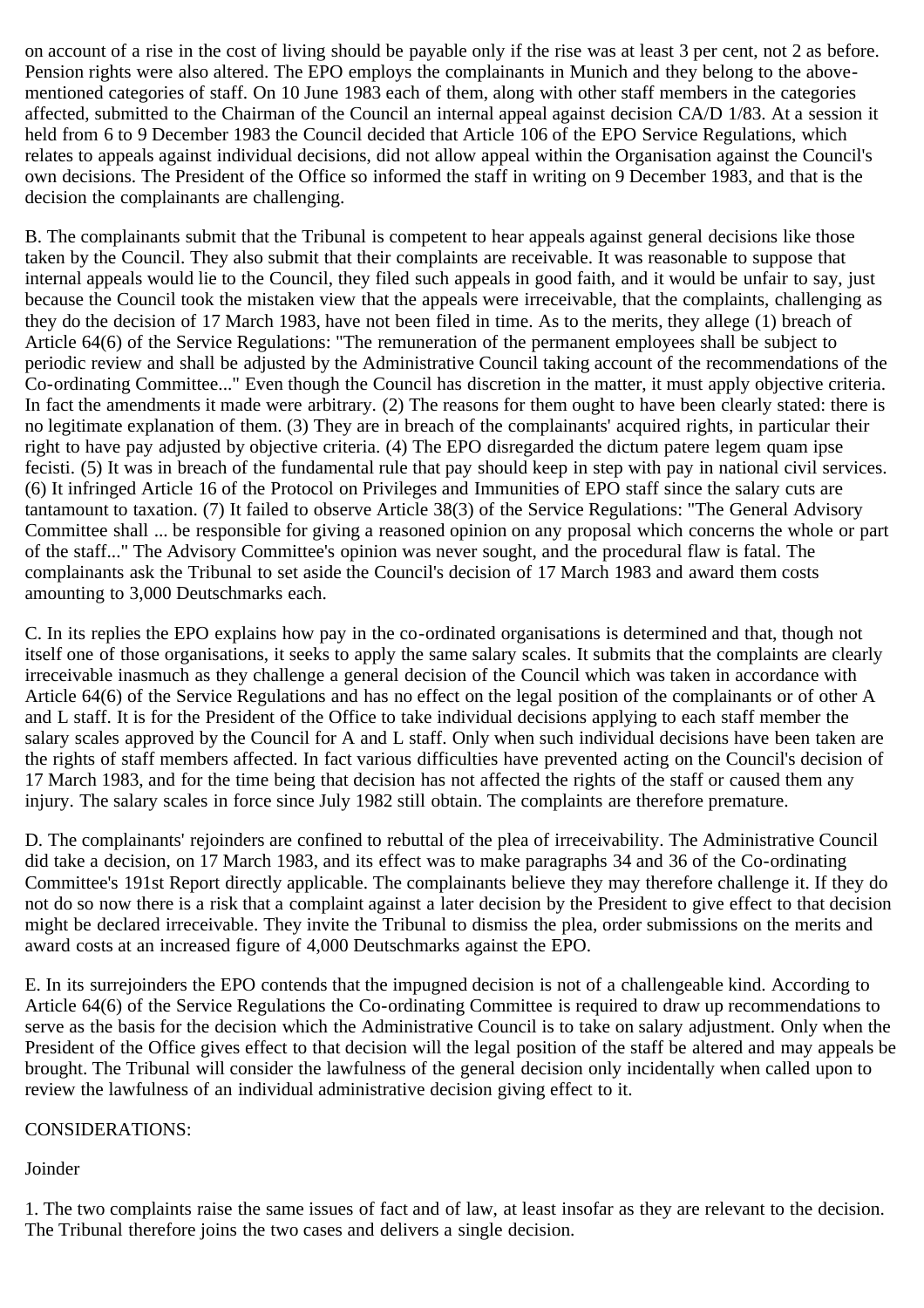# Receivability

2. The EPO submits that the complaints are irreceivable on the grounds that the impugned decision, being addressed to the Co-ordinating Committee of Government Budget Experts, is of no legal effect in respect of the complainants and causes them no injury.

The plea fails. Although the impugned decision approves a recommendation by the Co-ordinating Committee, it is not addressed solely to that body. As the text actually says it came into force on 17 March 1983 and is applicable as from 1 July 1982. It accordingly affects from those dates the position in law of the staff concerned, and the fact that it has not yet been put into effect is immaterial.

3. The impugned decision does not give unqualified approval to the Co-ordinating Committee's recommendation. The first clause of Article 5 reads: "Notwithstanding implementation of paragraph 34 of the l91st Report, no permanent employee should receive a nominal basic salary less than he received on the day before the provisions of that paragraph took effect." And the second clause invites the Co-ordinating Committee "to recommend suitable measures to ensure that this guarantee is applied uniformly by the Co-ordinated Organisations and by the European Patent Organisation". That does not mean, however, that the impugned decision is conditional or that its application calls for any further action by the Co-ordinating Committee. As is said, the decision has come into force and takes effect whether or not the Co-ordinating Committee takes further action. Besides, at the Administrative Council's meeting of 17 March 1983 one delegation described the first clause of Article 5 as a "binding rule", and when the President of the Office confirmed that interpretation no objection was raised (CA/PV.15, paragraph 32).

4. The fact that the impugned decision affects several categories of staff and is therefore general in character is not in itself sufficient to make the complaints irreceivable. Decisions which may be challenged before the Tribunal do not have to be individual in nature. That they may also be general is plain from Article VII, paragraph 2, of the Statute of the Tribunal, which sets the time limit for filing a complaint against a "decision affecting a class of officials", that is to say, a general decision. But a complaint against a general decision will not perforce on that account be receivable. There is also the rule in Article VII(1) of the Statute that the internal means of redress must have been exhausted.

## Article VII (1) reads:

"A complaint shall not be receivable unless the decision impugned is a final decision and the person concerned has exhausted such other means of resisting it as are open to him under the applicable Staff Regulations." The rule does of course cover mainly cases in which direct appeal lay against the decision within the organisation. But it also means that the Tribunal will declare irreceivable a complaint impugning a general decision against which there can be no direct internal appeal, but which must ordinarily be followed by individual decisions against which such appeal does lie. There are two reasons for so construing Article VII. The first is that the Tribunal is relieved of ruling on the validity of a general decision to which it may be unable to foresee exactly how effect will be given. The second is that the Tribunal will not be acting on an application from a single complainant to set aside a general decision which other staff may not object to.

The decision impugned in this case puts no exact figure on the entitlements of each staff member concerned. That will be done only when individual decisions come to be taken, ordinarily by the President of the Office or a subordinate, on the strength of the general decision. Accordingly, the complainants may not yet challenge the validity of the general decision. Before filing a complaint each must await an individual decision.

To declare the complaints irreceivable causes the complainants no prejudice since they may appeal against future individual decisions, first inside the Organisation, and then, if necessary, to the Tribunal.

#### DECISION:

For the above reasons,

The complaints and the applications to intervene are dismissed.

In witness of this judgment by Mr. André Grisel, President of the Tribunal, Mr. Jacques Ducoux, Vice-President, and the Right Honourable Lord Devlin, Judge, the aforementioned have hereunto subscribed their signatures, as